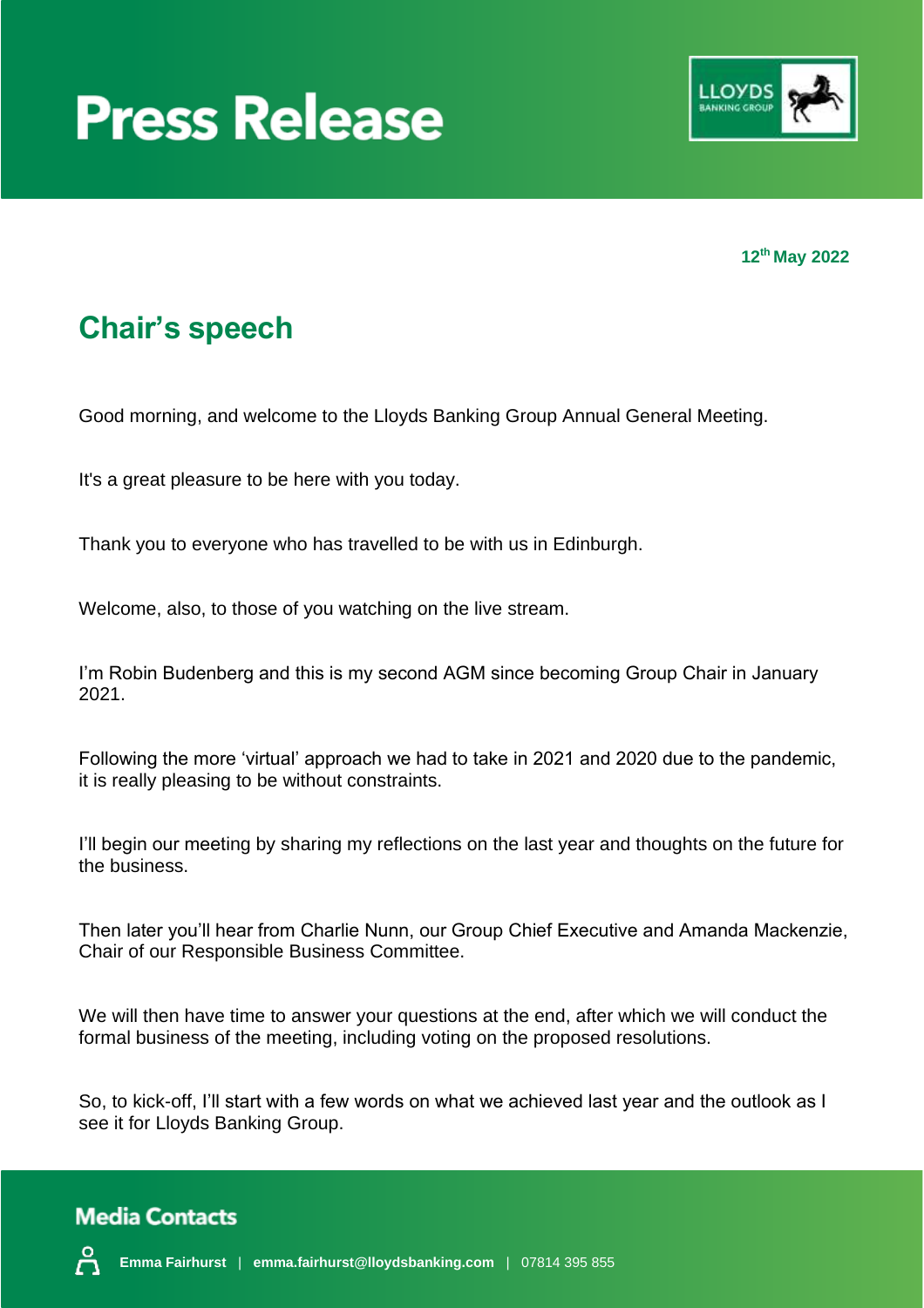



Let me start by mentioning changes to the Group's Board.

Last August, we welcomed **Charlie Nunn** as our new Group Chief Executive.

Charlie has already made a significant impact, notably as the driving force behind the new purpose and strategy that will shape how our business operates over the next three to five years and beyond.

Charlie brings an energy, enthusiasm and passion that he shares with our people every day.

I am pleased that you'll all see and hear this first hand when Charlie speaks in a moment.

I'd like to thank **William Chalmers** for so capably assuming the responsibilities of Interim Group Chief Executive last year prior to Charlie's arrival, and I know how grateful Charlie and the Board are to him for making the transition so seamless.

There have also been some other changes to our Board in the last twelve months.

We have had two Board members, **Nick Prettejohn** and **Stuart Sinclair**, stepping down as Non-Executive Directors of the Group. Nick in September and Stuart after this AGM. Thank you Stuart for your contribution over the last 6 years.

In November, **Harmeen Mehta** joined the Board as an independent Non-Executive Director.

Harmeen has extensive experience in leading digital, engineering, IT and transformation as well as cyber security.

Harmeen's expertise in these important areas is already proving of great value to the Board.

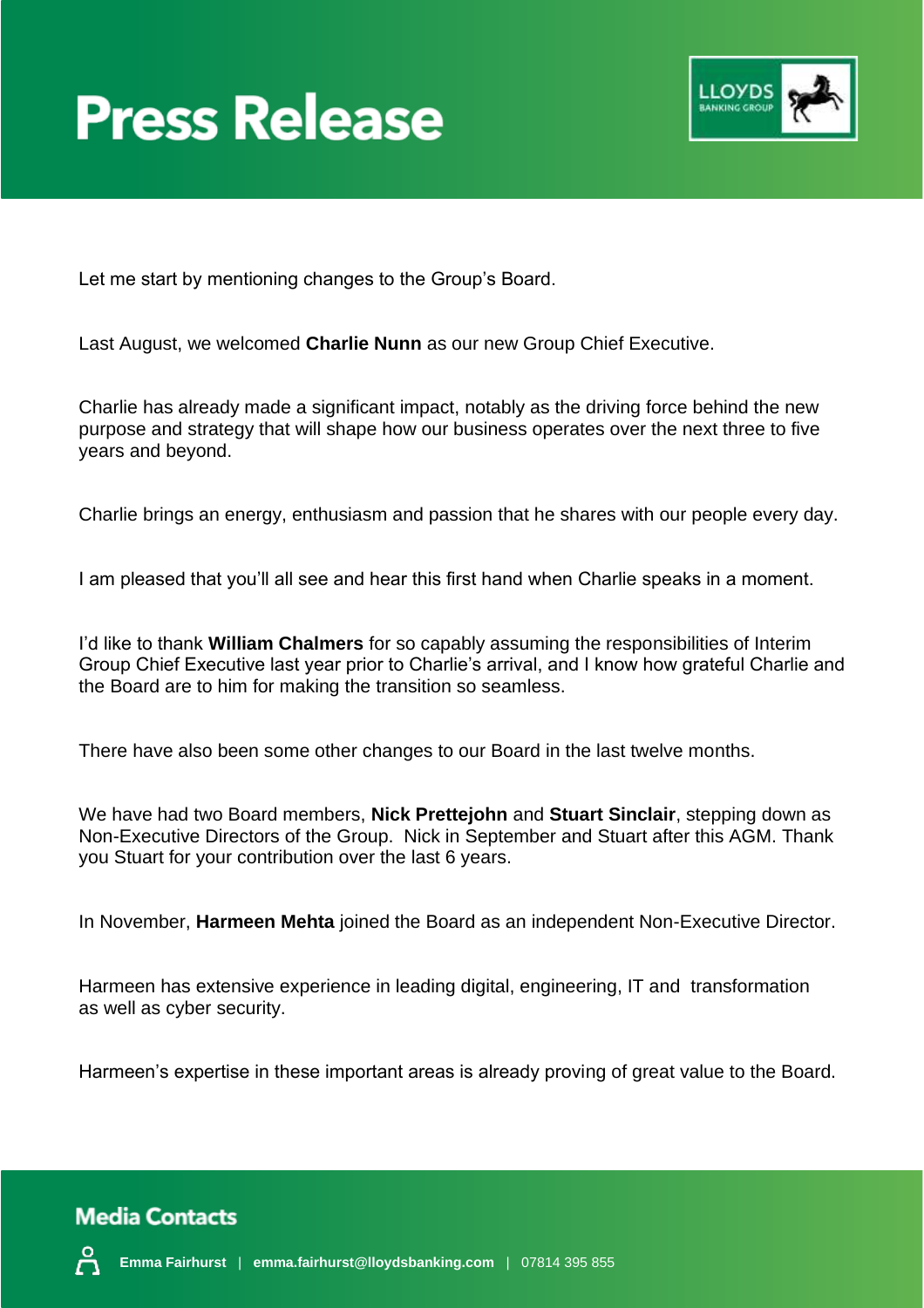

Throughout 2021 all our Board members made significant contributions.

In a year in which we launched a new strategy and emerged from the dark clouds of the pandemic, their guidance and insight was hugely important, and I would like to thank all of them.

Turning to an overview of the Group's performance last year.

While the COVID-19 pandemic continued to loom large in 2021, we also saw the continued resilience of society, individuals and businesses as the UK showed strong signs of recovery from the economic crisis caused by the onset of the pandemic.

Last year's recovery is reflected in the solid financial performance we reported for 2021 including **good progress against our Strategic Review 2021 targets.**

In terms of **financial performance**, we reported **net income of £15.8 billion**, **statutory profit after tax of £5.9 billion** and **a return on tangible equity of 13.8 per cent**, all significantly ahead of the prior year.

This performance, and our ability to support the economic recovery, is fundamentally enabled by our clearly understood purpose of Helping Britain Prosper.

In 2021 this focus was on Helping Britain Recover.

Once again, I am hugely proud of how our colleagues helped to make a real difference.

This included:

- Supporting over 93,000 start-ups, small businesses and charities;
- Getting more people on the housing ladder by lending more than £16 billion to over 80,000 first time buyers, and;
- Expanding the availability of affordable homes by providing more than £3 billion of new

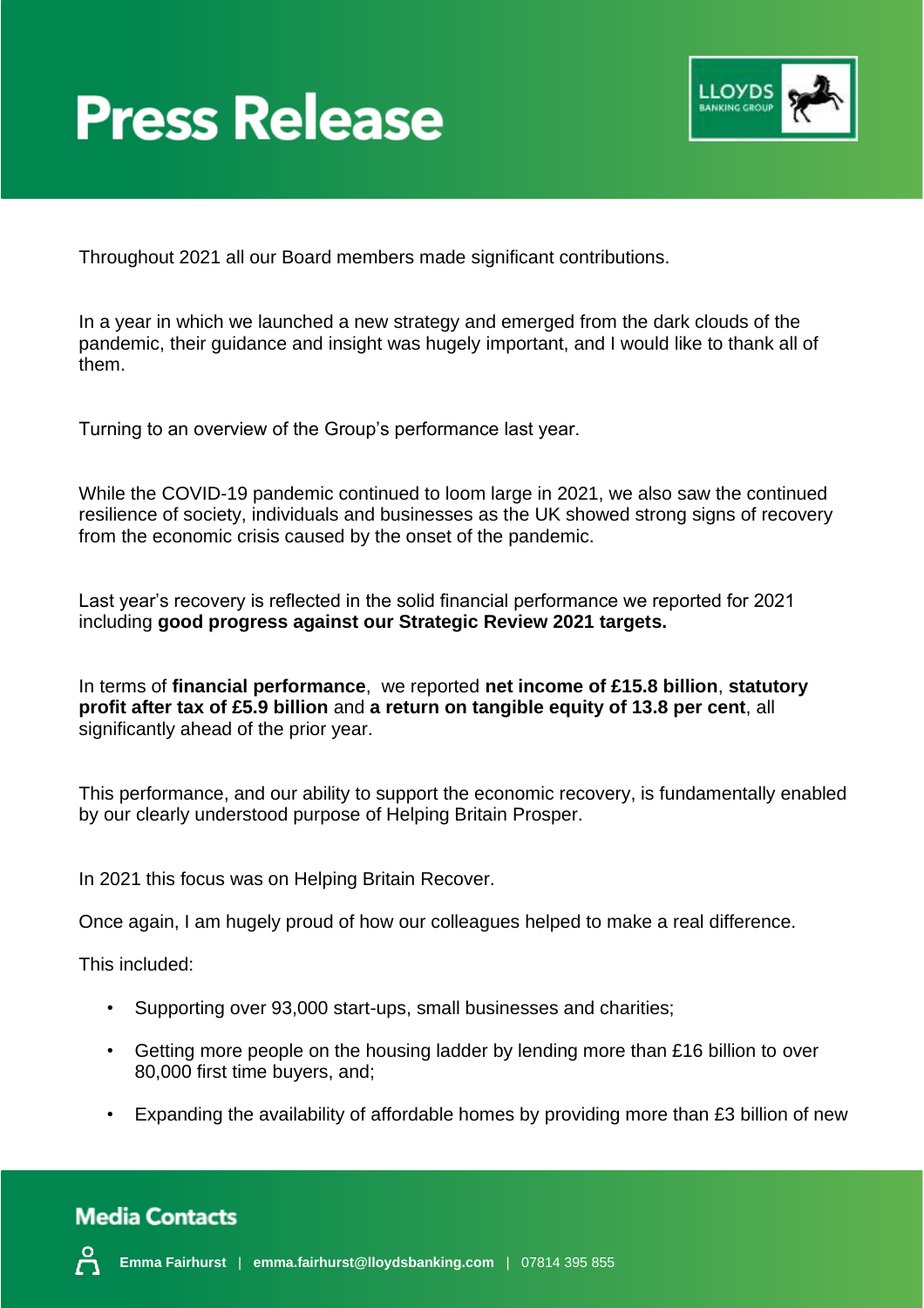



funding to social housing.

You will also have seen that our results included a charge of £790 million for **HBOS Reading**, with £600 million recognised in the fourth quarter to reflect the estimated future cost of the process and redress.

Our focus continues to be on providing resolution and closure for those impacted as well as cooperating with Dame Linda Dobbs' ongoing Review of the events.

As in previous years we've shared an updated Shareholder Update on matters relating to HBOS Reading on our website.

We know how important capital distributions are to Lloyds Banking Group shareholders, and we were pleased to be able to increase these significantly as a result of our financial performance in 2021 and the Group's exceptional capital position.

In total we have made **a distribution of £3.4 billion**.

Finally, we outlined our **new strategy** at our full year 2021 results.

Charlie will speak in more detail on this, so I'll avoid stealing his thunder, but I believe it represents a compelling plan for our purpose-led business over the coming years.

Most notably, the strategy transitions the Group into a more growth-centric mindset.

This includes diversifying our revenue streams and capitalising on the potential of establishing a greater digital capability across our segments.

At the same time, we will not lose sight of the market-leading cost discipline for which Lloyds Banking Group is known.

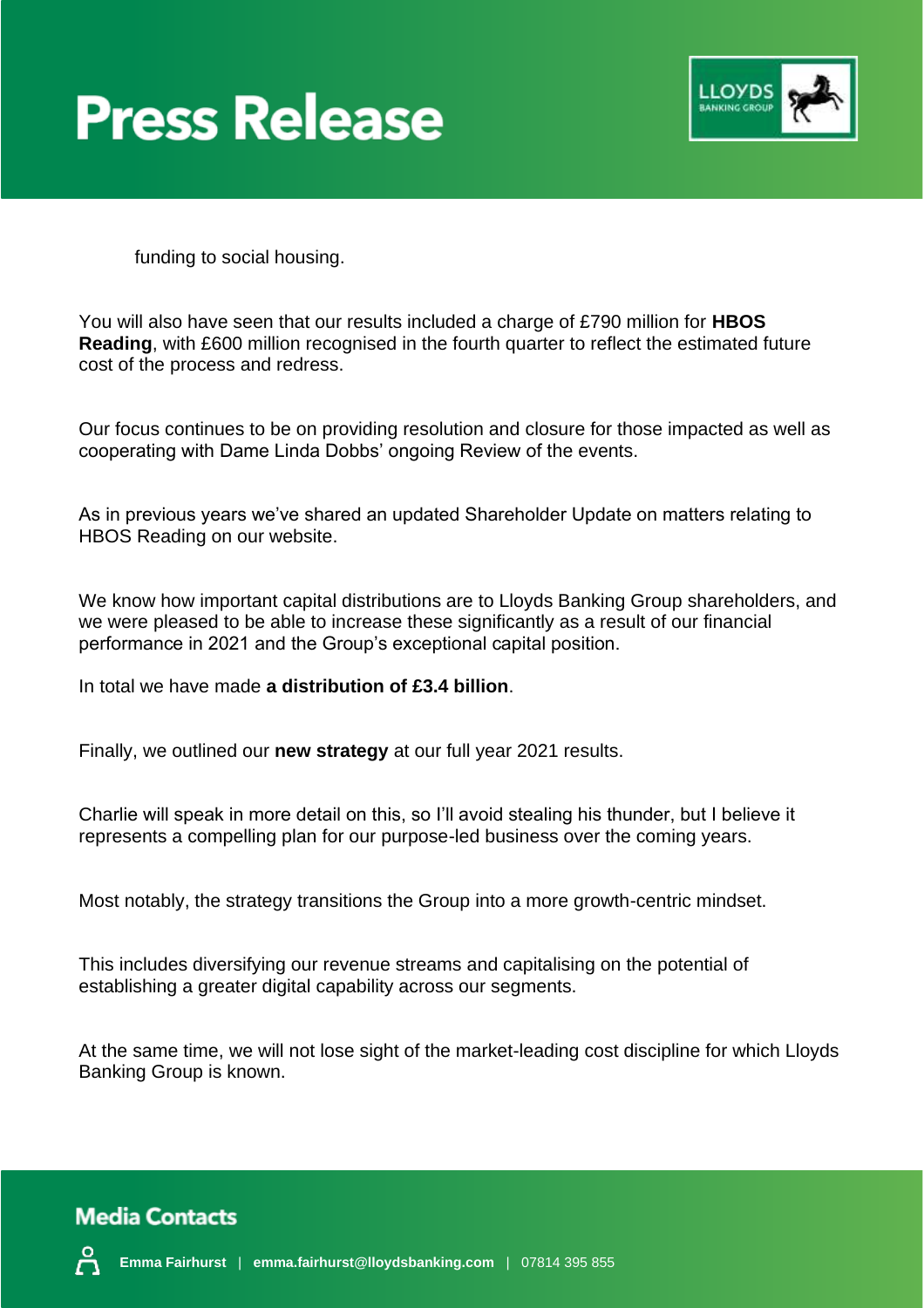

Clearly we're only at the start of this strategic journey, and we look forward to updating you on our progress in the years ahead.

**Remuneration**, is a key topic for both our shareholders, and our wider external stakeholders.

We are especially conscious of this against the backdrop of inflation and the rising cost of living across the UK.

I believe it is worth highlighting that Lloyds Banking Group remains one of the largest taxpayers in the UK, while our total bonus pool of £399 million is significantly lower than many other major UK banks.

However, we know that as we deliver the next phase of our strategy it is vital that we are able to attract and retain talent and reward our colleagues appropriately.

Our bonus awards are directly based on a percentage of our underlying profit.

Last year, given the Group's improved performance, we awarded an annual bonus having not done so in 2020.

Our colleagues, especially at a more junior level, are impacted by the rising cost of living and our 2022 pay budget will seek to prioritise spend towards these individuals.

All awards are determined by the Board's Remuneration Committee following extremely careful consideration against our policy's scorecard.

You can read more about our remuneration approach in the Remuneration Report section of our Annual Report.

Shifting from Lloyds Banking Group to the environment in which we operate, I am conscious that, once again, we are holding our AGM against the backdrop of uncertain times.

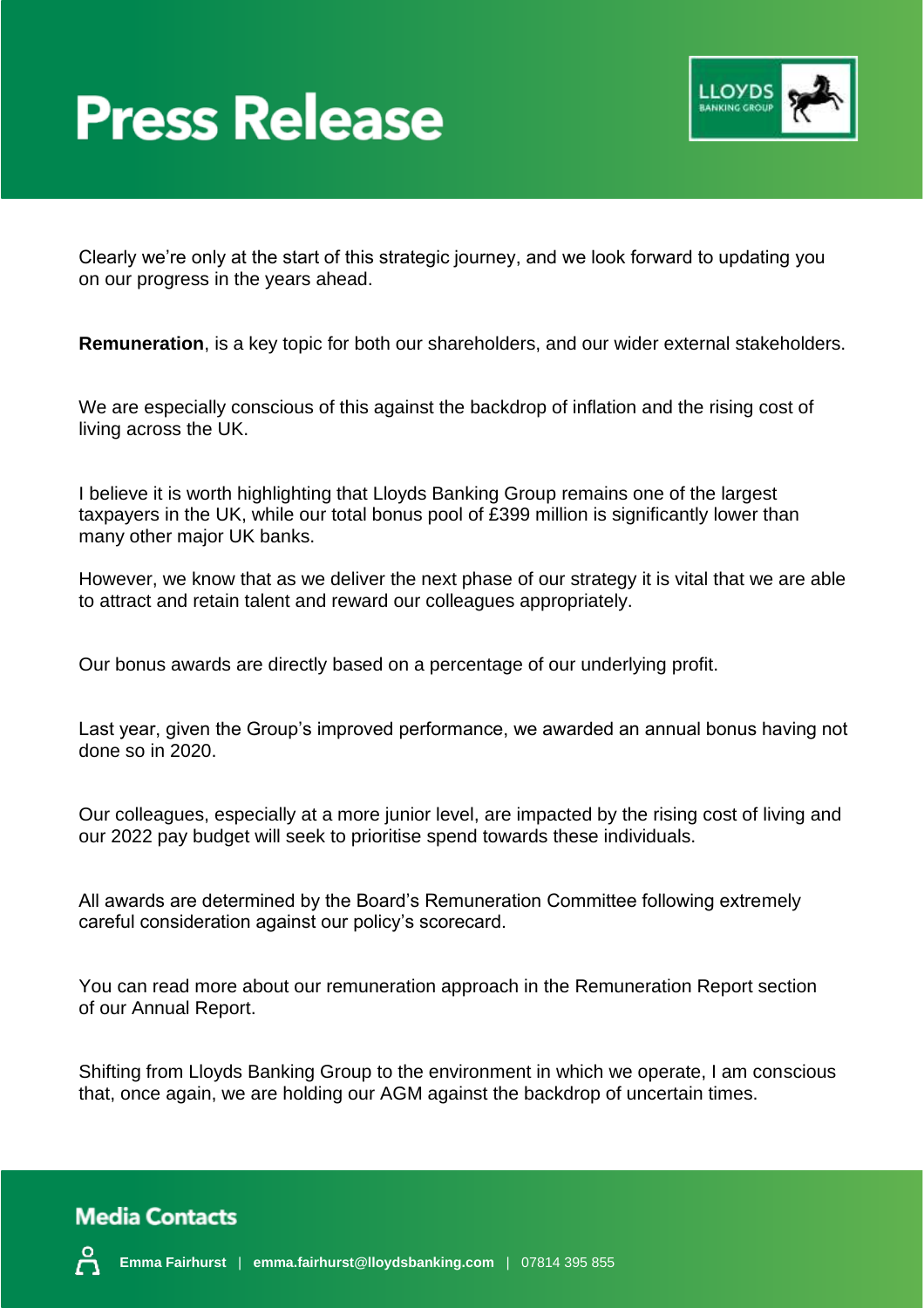

All of us continue to be horrified by events in **Ukraine** and our thoughts continue to be with the millions impacted and displaced.

Our support includes the work done by our independent charitable foundations to support refugees and asylum seekers over many years, including recently from Ukraine and elsewhere.

We have also made a donation to the International Rescue Committee which will be split to support their crisis appeal for Ukrainian refugee families and also their overall support for refugees fleeing conflict across the world.

As I have already mentioned a number of times, we are acutely aware that **the cost of living** is a challenge for many of our customers, colleagues and society more widely. Lloyds Banking Group has an important role to play.

Already we have identified those customers who we believe are most vulnerable to the impacts of inflation and rising energy costs, and who most need our guidance and support.

This includes proactive outreach that helps them understand the tools and support available to them as part of our own customer financial assistance toolkit.

While the current difficulties are different from the pandemic, we are still able to apply a huge amount of what we have learned from it, such as the empathy coaching we offer for relationship managers for the benefit of our customers.

Last year, we also provided charities with working capital facilities to help them maintain liquidity during Covid and we will continue to offer increased hands-on advice.

Furthermore, we have provided over £12bn to 200 plus housing associations over the past four years and are taking significant steps to improve the energy efficiency of social housing reducing energy costs for tenants.



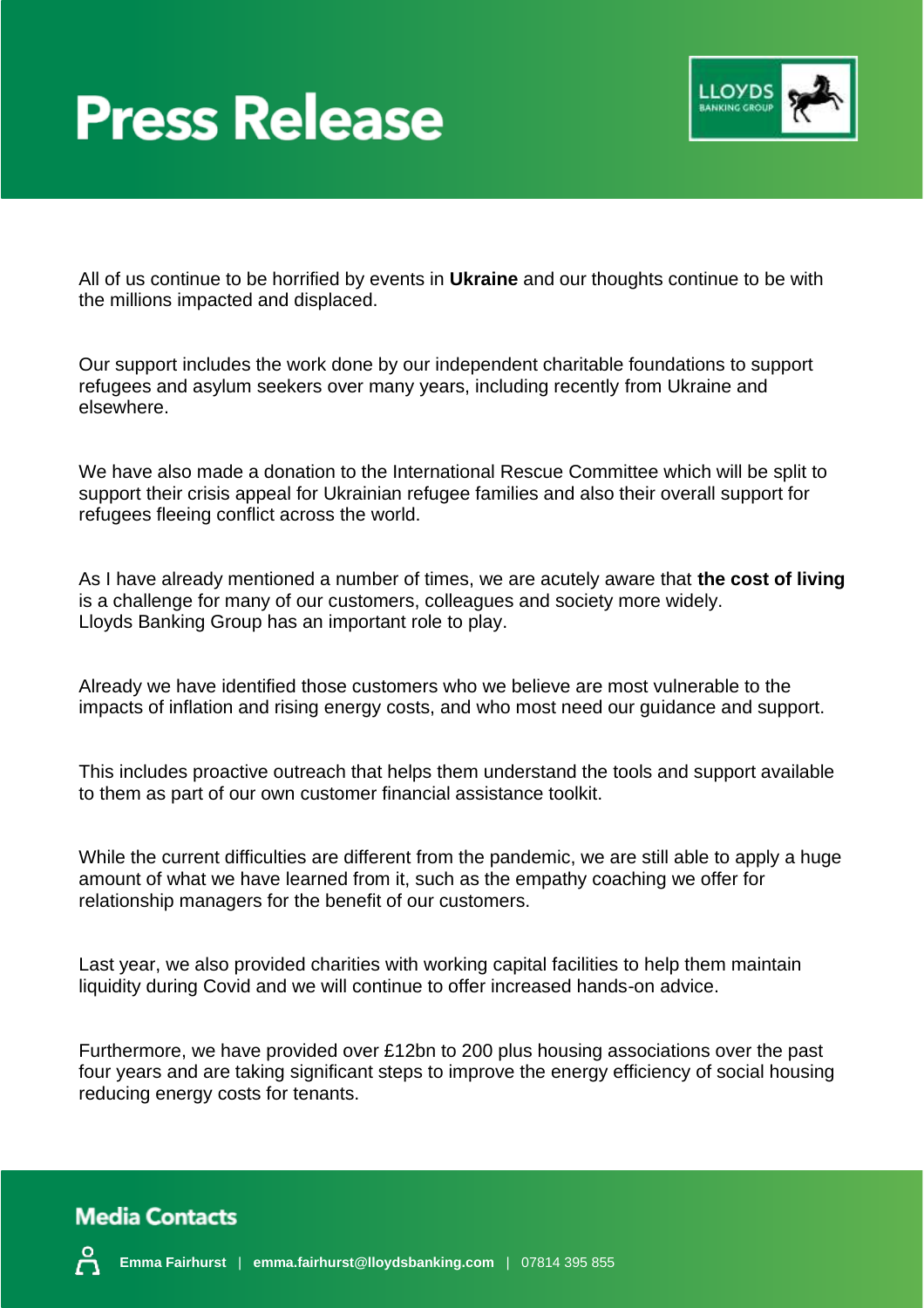

Our contribution to building a more inclusive society is just one aspect of our **Responsible Business performance**, which is intrinsic to both our Purpose and our strategy.

Another central pillar of this is sustainability, and how we are supporting the UK's transition to a low carbon economy.

Charlie and Amanda will provide more details in a moment, but it would be remiss of me to not touch on this vital topic.

Highlights in 2021 include the extent to which sustainability has informed our new strategy and the pledges we made at COP26.

Against this backdrop, the importance of Lloyds Banking Group's Purpose is clear. It fundamentally underpins what we do, and how we do it.

We are deeply privileged to play such an instrumental role for our customers and communities and are intensely aware of the responsibility this imposes upon us.

This clarity of Purpose will continue to guide us as we look to deliver the right outcomes for all our stakeholders in the short, medium, and the long term.

In conclusion, 2021 was an important year for Lloyds Banking Group.

We returned to a strong financial performance, laid out a compelling strategic vision for the Group and played a central role as the UK began its recovery from the pandemic.

Last year I spoke of the monumental effort of our people at Lloyds Banking Group, and how proud they made me to be part of such an organisation.

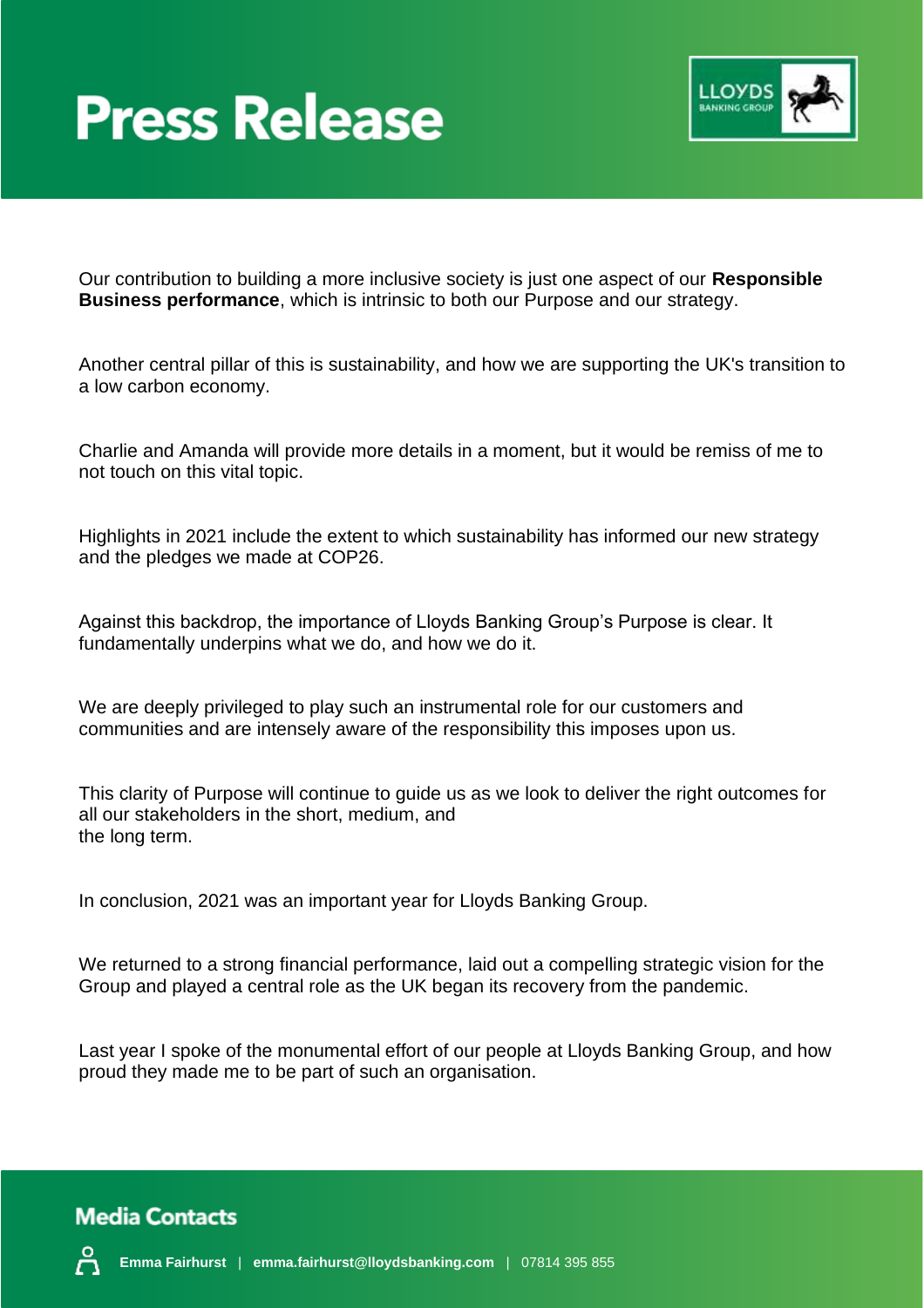

In 2021 they have once again lived up to the very best standards expected of us.

Our ambitious new strategy, improved financial performance, increased capital distributions to our shareholders as well as our role in supporting the UK economy in bouncing back from the pandemic was all possible because of the hard work of our people

On behalf of the Board and myself, I really would like to thank them all.

We know that the current outlook is uncertain and, as with the pandemic, the cost-of-living crisis will be another crucial test of the banking sector and its ability to support and to protect its customers.

I am confident that our Purpose, and the commitment of our colleagues, will enable us to meet these challenges head on and to remain by the side of our customers.

I will now hand over to Charlie Nunn, our Group Chief Executive, to talk through our performance and strategy in more detail.

Thank you.

\*\*

#### **Speech continued post CEO and Chair of the Responsible Committee**

\*\*

Thank you, Amanda, for those remarks.

I will now say a few words about the resolutions we will be voting on today, before giving shareholders the opportunity to ask questions.

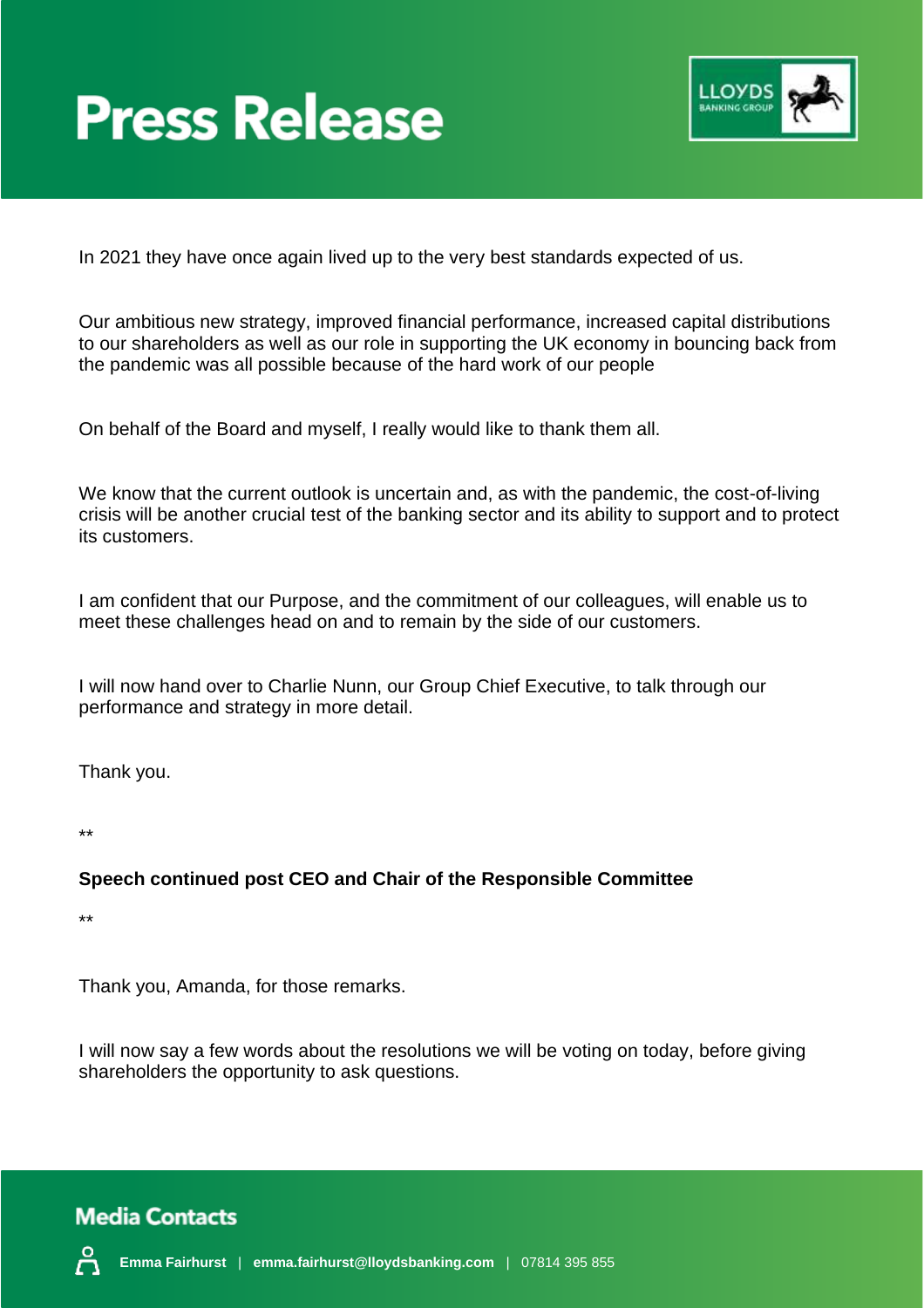

Voting will open before shareholder questions and will remain open for the duration of shareholder questions.

I will give you a reminder to vote towards the end of shareholder questions and again before voting closes.

Unless there are any objections, I will now take the Notice of Annual General Meeting as read.

\*\*

Resolutions 1 to 18 are Ordinary Resolutions requiring a simple majority of more than 50 per cent of the total votes cast to be approved.

Resolutions 19 to 24 are Special Resolutions and to be approved require at least three quarters of the votes cast to be in their favour.

All the resolutions will be decided by a poll, which means that each shareholder present in person, by proxy or corporate representative has one vote for every share held.

Turning to the voting handsets, can I first check that everyone who would like a handset has one?

*\*\**

Please raise your hand if you need one.

Many of you will have used them before.

The leaflet handed to you on arrival will inform on how to use them for voting.

Once I declare voting open, the list of resolutions will appear on your devices.

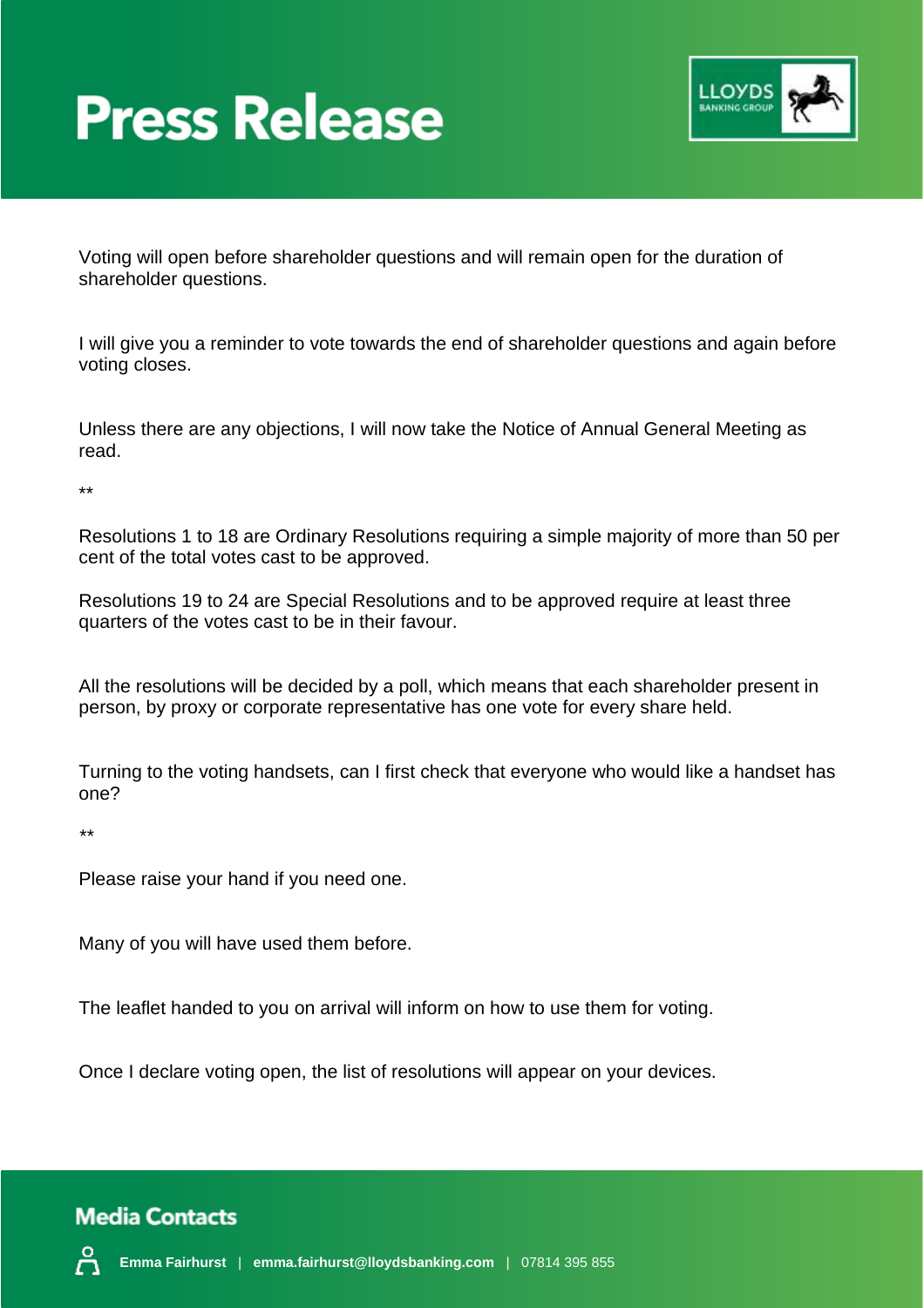

I would remind you that whilst you have the choice to withhold your vote this is not a vote in law and so does not count either 'for' or 'against' a resolution.

If you wish to vote on all resolutions in accordance with the Board's recommendations, there is an option to do this which is shown at the top of the list of resolutions.

To change your vote, you should choose the resolution and simply vote again, and your original instruction will be replaced.

To cancel a vote, select the resolution and press the 'X' button.

The vote will be removed and not counted.

If you require help, please raise your hand and one of our stewards will be pleased to assist you. I now declare the voting open.

We will now move to the part of the meeting where shareholders or their appointed proxies have the opportunity to ask questions.

Out of respect for all shareholders we ask that your questions keep to the order of the meeting – so they should relate to the items of business before the meeting.

We take customer complaints very seriously, and it is important that they are dealt with properly.

As I am sure you will appreciate, these are not something we can resolve in the room at the AGM, and it would be inappropriate to do so.

There is a Customer Services Desk downstairs in the reception hall, where my colleagues are available to assist you with any specific queries on customer matters.